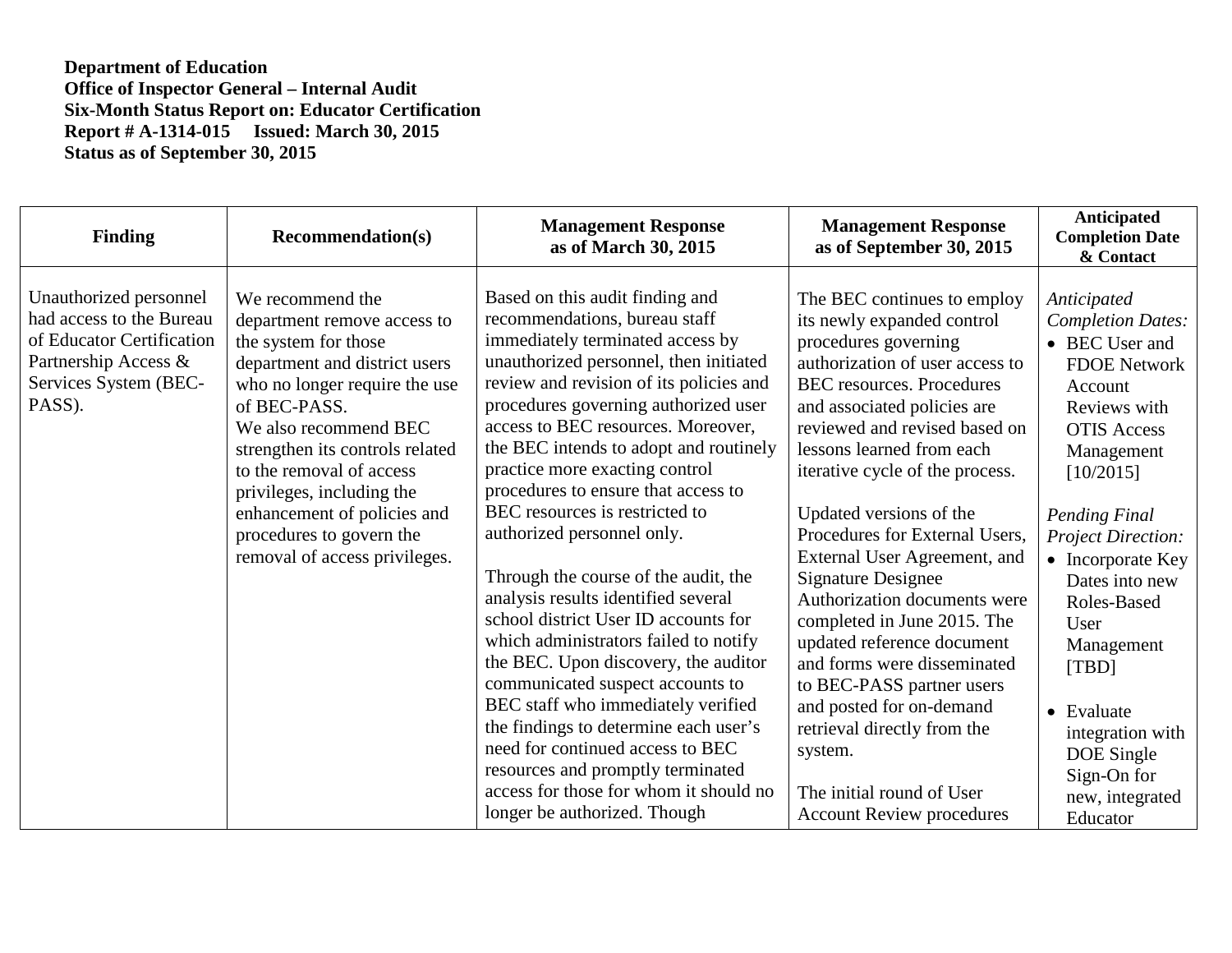| <b>Finding</b> | <b>Recommendation(s)</b> | <b>Management Response</b><br>as of March 30, 2015                                                                                                                                                                                                                                                                                                                                                                                                                                                                                                                                                                                                                                                                                                                                                                                 | <b>Management Response</b><br>as of September 30, 2015                                                                                                                                                                                                                                                                                                                                                                                                                                                                                                                                                           | Anticipated<br><b>Completion Date</b><br>& Contact                                                                                                                                                                         |
|----------------|--------------------------|------------------------------------------------------------------------------------------------------------------------------------------------------------------------------------------------------------------------------------------------------------------------------------------------------------------------------------------------------------------------------------------------------------------------------------------------------------------------------------------------------------------------------------------------------------------------------------------------------------------------------------------------------------------------------------------------------------------------------------------------------------------------------------------------------------------------------------|------------------------------------------------------------------------------------------------------------------------------------------------------------------------------------------------------------------------------------------------------------------------------------------------------------------------------------------------------------------------------------------------------------------------------------------------------------------------------------------------------------------------------------------------------------------------------------------------------------------|----------------------------------------------------------------------------------------------------------------------------------------------------------------------------------------------------------------------------|
|                |                          | previously not a requirement, the BEC<br>expanded its authorization procedures<br>to require completion of a User<br>Agreement form by employees within<br>other DOE bureaus and offices who<br>require access to BEC resources.<br>As an example of new activities to<br>strengthen its procedural controls, BEC<br>staff recently compiled lists for each<br>district of active user accounts and<br>distributed the lists with instructions to<br>review and respond confirming or<br>rejecting the need for continued access<br>to the BEC-PASS. Through this initial<br>User Account Review process, BEC<br>staff received responses from 97.5% of<br>its partner districts resulting in<br>termination of 103 out of 588 user<br>accounts. This and other activities are<br>detailed in the Anticipated Completion<br>Dates. | initiated in February 2015 was<br>completed in early March.<br>With responses received from<br>all, external partner<br>organizations properly notified<br>BEC staff who promptly<br>terminated access for 110 of<br>588 user accounts.<br>According to newly adopted<br>procedures, the BEC plans to<br>initiate its second round of<br>User and DOE Network<br>Account reviews in October<br>2015.<br>Over the past few months, the<br><b>BEC Conversion Projects</b><br>team has re-evaluated the<br>planned approach to<br>accomplish its vision for the<br>next-generation BEC<br>technology system. During | Certification<br>System [TBD]<br>• Implement tool<br>for User<br>Management by<br>external partner<br>administrators<br>in new,<br>integrated<br>Educator<br>Certification<br>System [TBD]<br>Contact: David<br>LaJeunesse |
|                |                          |                                                                                                                                                                                                                                                                                                                                                                                                                                                                                                                                                                                                                                                                                                                                                                                                                                    | this time the team has<br>continued its efforts to clearly<br>define BEC business                                                                                                                                                                                                                                                                                                                                                                                                                                                                                                                                |                                                                                                                                                                                                                            |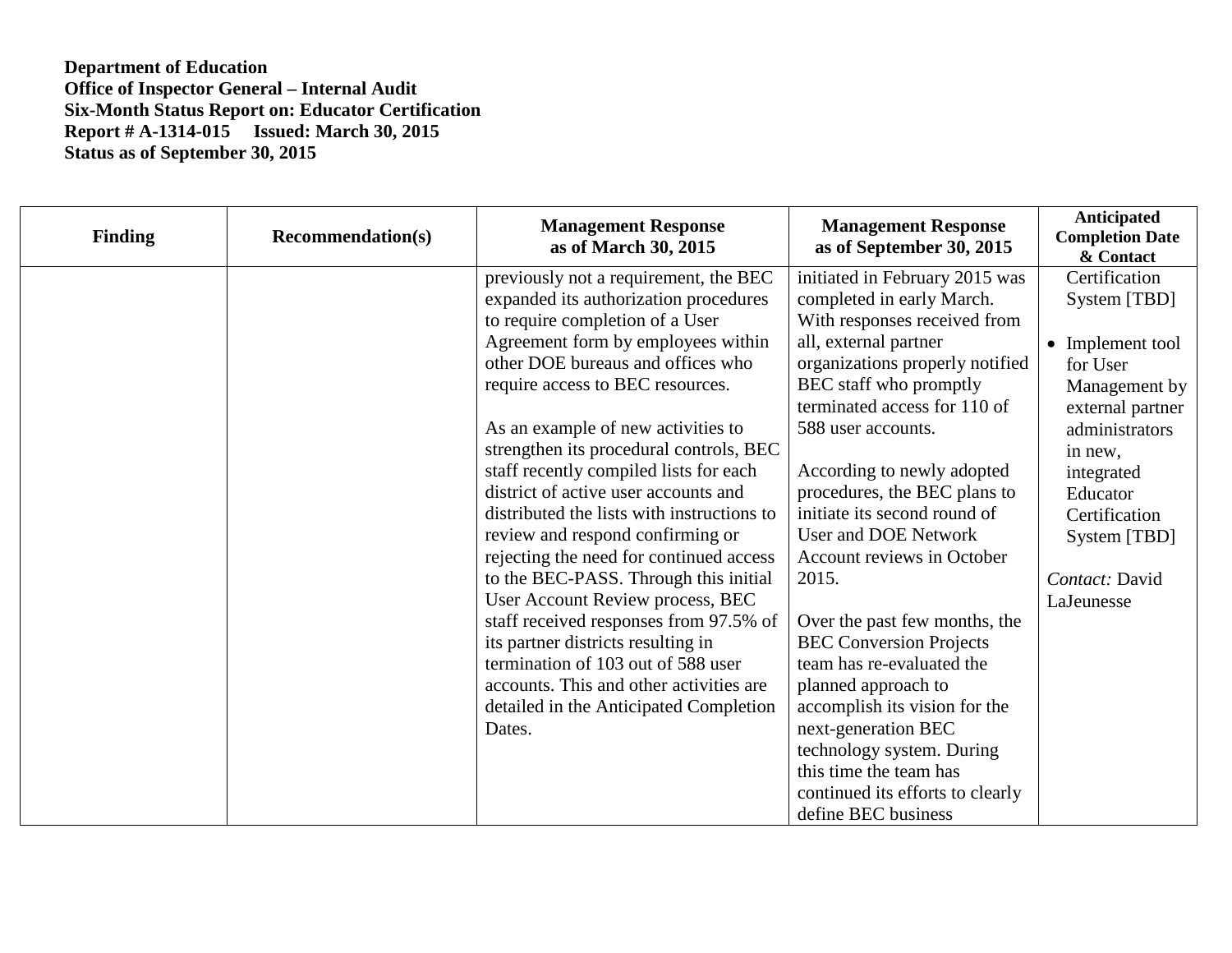| <b>Finding</b> | <b>Recommendation(s)</b> | <b>Management Response</b><br>as of March 30, 2015                                                                                                                                                                                                                                                                                                                                                                                                                                                                                                                                                                                                                                                                                                     | <b>Management Response</b><br>as of September 30, 2015                                                                                                                                                                                                                                                                                                                                                                                                                                                                                    | <b>Anticipated</b><br><b>Completion Date</b><br>& Contact |
|----------------|--------------------------|--------------------------------------------------------------------------------------------------------------------------------------------------------------------------------------------------------------------------------------------------------------------------------------------------------------------------------------------------------------------------------------------------------------------------------------------------------------------------------------------------------------------------------------------------------------------------------------------------------------------------------------------------------------------------------------------------------------------------------------------------------|-------------------------------------------------------------------------------------------------------------------------------------------------------------------------------------------------------------------------------------------------------------------------------------------------------------------------------------------------------------------------------------------------------------------------------------------------------------------------------------------------------------------------------------------|-----------------------------------------------------------|
|                |                          | <b>Anticipated Completion Dates:</b><br>• Implement User Account Reviews<br>$[2/2015;$ at least semi-annually]<br>• Update Procedures documentation<br>and forms $[4/2015]$<br>• Coordinate Network Account<br><b>Reviews with OTIS Access</b><br>Management $[4/2015]$<br>• Define Key Dates for lifecycle User<br>Management (e.g. last activity,<br>termination, etc.) $[6/2015]$<br>• Incorporate Key Dates into new<br><b>Roles-Based User Management</b><br>[TBD]<br>• Evaluate integration with DOE<br>Single Sign-On for new, integrated<br><b>Educator Certification System</b><br>[TBD]<br>• Implement tool for User<br>Management by external partner<br>administrators in new, integrated<br><b>Educator Certification System</b><br>[TBD] | requirements, including the<br>key dates for lifecycle User<br>Management.<br>Presently, project leadership is<br>gathering information<br>regarding a COTS product<br>solution to evaluate its<br>potential for adequately<br>satisfying BEC business<br>requirements. The BEC plans<br>to present its final<br>recommendation to the<br>sponsor for adoption by<br>executive leadership in Fall<br>2015.<br>The remaining activities for<br>User Management are<br>dependent upon the decision<br>regarding final project<br>direction. |                                                           |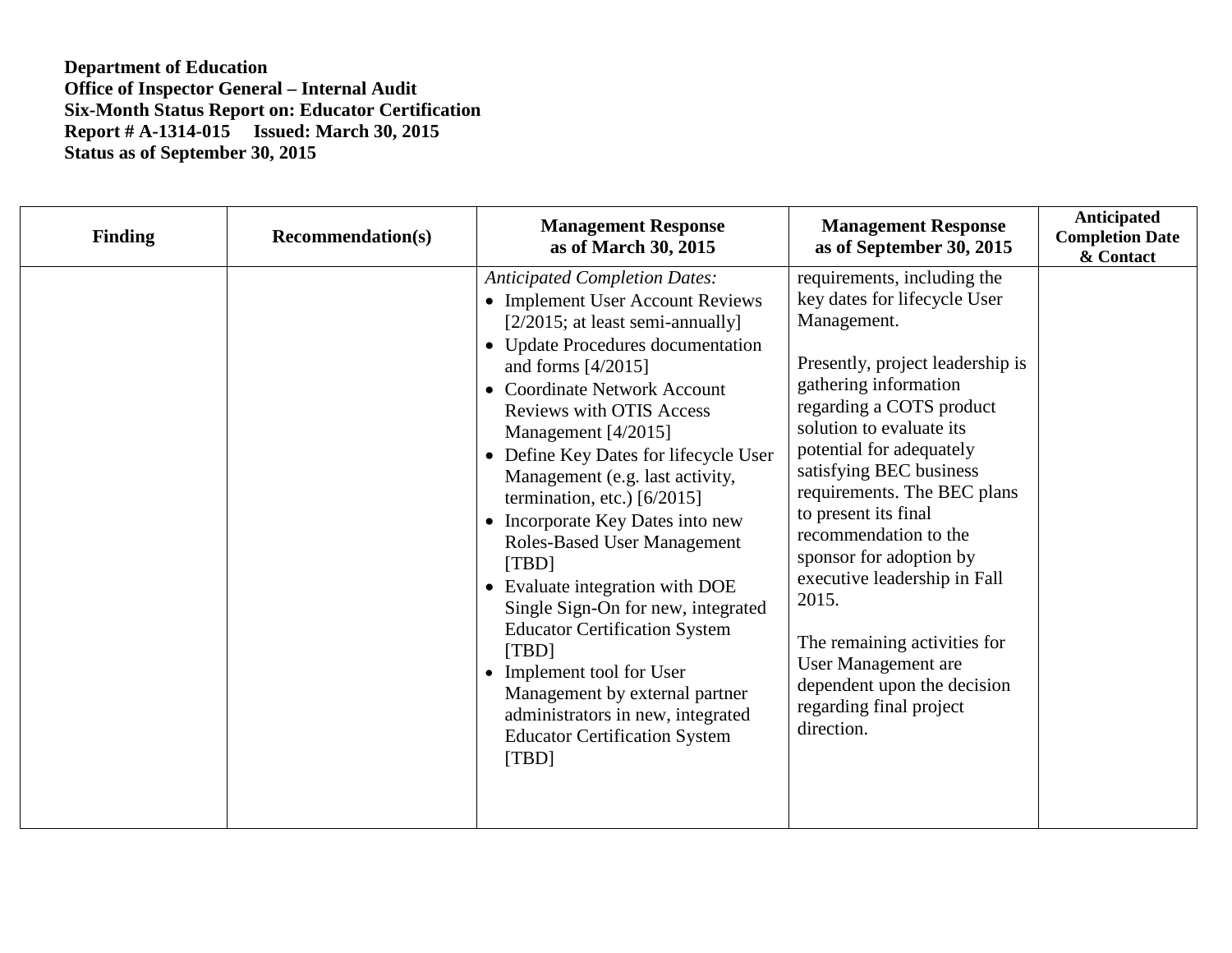| <b>Finding</b>               | <b>Recommendation(s)</b>                                                                                                                                                       | <b>Management Response</b><br>as of March 30, 2015                                                                                                                                                                                                                                                                                                                                                                                                                                                                                                                                                                                                                                                                                                                                                                                                                                                                          | <b>Management Response</b><br>as of September 30, 2015                                                                                                                                                                                                                                                                                                                                                                                                                                                                                                                                                                                                                                                                                 | Anticipated<br><b>Completion Date</b><br>& Contact                                                                                                                                                                                                                                                                                                                                                      |
|------------------------------|--------------------------------------------------------------------------------------------------------------------------------------------------------------------------------|-----------------------------------------------------------------------------------------------------------------------------------------------------------------------------------------------------------------------------------------------------------------------------------------------------------------------------------------------------------------------------------------------------------------------------------------------------------------------------------------------------------------------------------------------------------------------------------------------------------------------------------------------------------------------------------------------------------------------------------------------------------------------------------------------------------------------------------------------------------------------------------------------------------------------------|----------------------------------------------------------------------------------------------------------------------------------------------------------------------------------------------------------------------------------------------------------------------------------------------------------------------------------------------------------------------------------------------------------------------------------------------------------------------------------------------------------------------------------------------------------------------------------------------------------------------------------------------------------------------------------------------------------------------------------------|---------------------------------------------------------------------------------------------------------------------------------------------------------------------------------------------------------------------------------------------------------------------------------------------------------------------------------------------------------------------------------------------------------|
| <b>Communication Section</b> | We recommend BEC develop<br>additional targets and goals<br>and utilize the system to track<br>the abandoned rate, busy rate,<br>wait times, and other<br>applicable measures. | The BEC monitors its 85% callers<br>assisted target as an overall<br>performance measure for the Contact<br>Center and captures additional<br>evaluative metrics through routine<br>reviews of individual agent services in<br>response to customer inquiries. The<br>auditors collected extensive<br>information and resources throughout<br>the audit process that the BEC plans to<br>review in order to identify other<br>technology system metrics as<br>meaningful measures for tracking<br>resources and activities to statistically<br>improve Contact Center services to<br>BEC customers.<br>In collaboration with department IT<br>leadership, the department initiated a<br>Legislative Budget Request (LBR) to<br>modernize the agency communication<br>technology systems to include full<br>integration with the BEC Contact<br>Center system. Pending LBR approval,<br>implementation of the new integrated | To improve the reliability,<br>consistency and accuracy of<br>email reporting by the<br>Communications Unit, new<br>standardized procedures have<br>been adopted for to ensure<br>accurate counting for task<br>completion metrics (i.e. email,<br>calls, faxes, etc.). The daily<br>triage procedure eliminates<br>counts of automated or other<br>contact items not warranting<br>direct response to a customer.<br>Also, contact items received<br>from all sources are more<br>accurately represented using<br>the revised daily triage<br>procedures.<br>The Department received<br>approval for its Legislative<br><b>Budget Request (LBR) to</b><br>modernize the agency<br>communication technology<br>systems, including full | Anticipated<br><b>Completion Dates:</b><br>• Review<br>information<br>collected from<br>other state<br>agencies to<br>extract ideas for<br>incorporation<br>into the BEC<br><b>Contact Center</b><br>[Fall 2015]<br>• Review<br>available<br>system metrics<br>and evaluate for<br>tracking BEC<br><b>Contact Center</b><br>performance<br>[Fall 2015]<br>• Incorporate<br>additional<br>system metrics |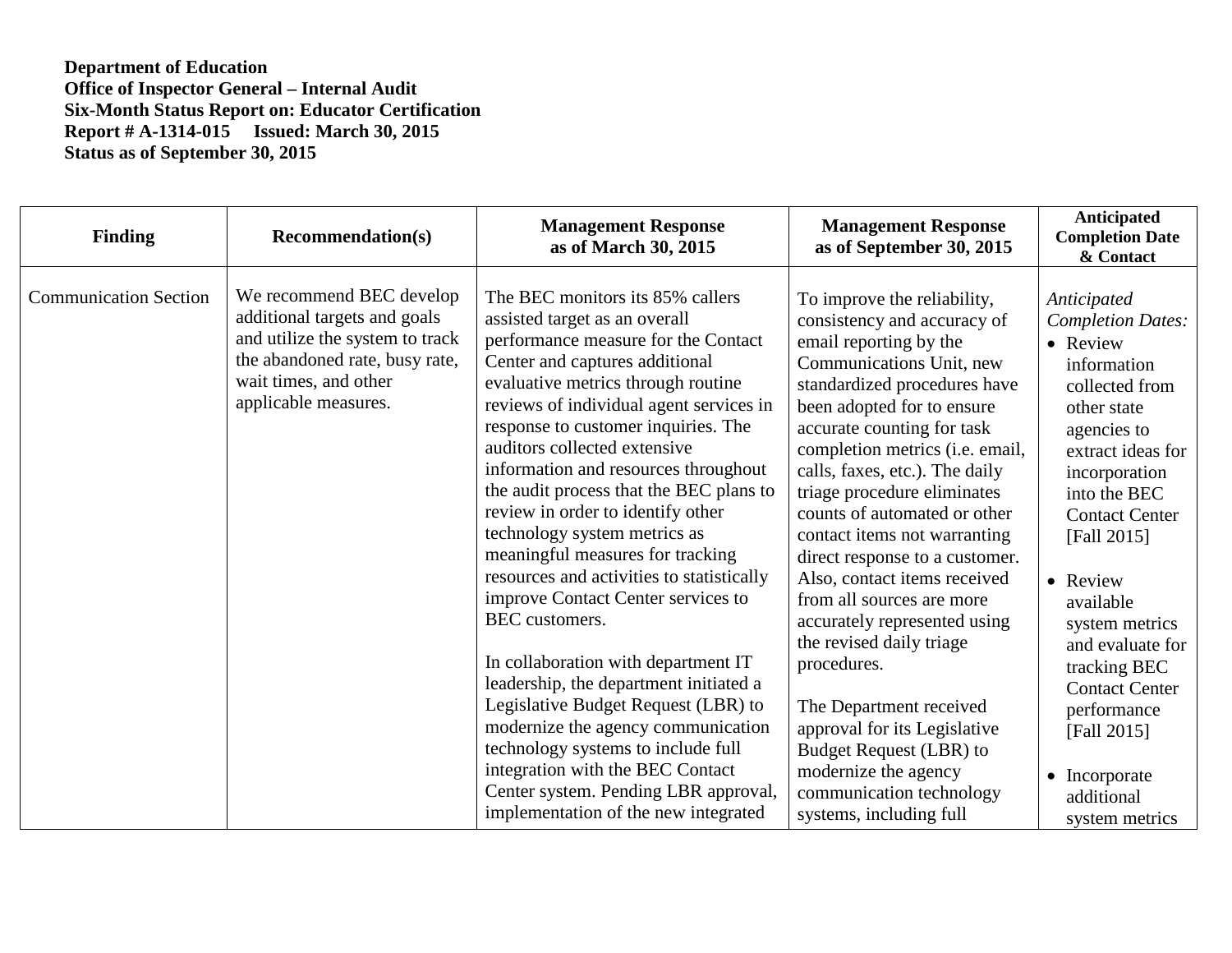| <b>Finding</b> | <b>Recommendation(s)</b> | <b>Management Response</b><br>as of March 30, 2015                                                                                                                                                                                                                                                                                                                                                                                                                                                                                                                                                                                                                                                                                                                                                                           | <b>Management Response</b><br>as of September 30, 2015                                                                                                                                                                                                                                                                                                                                                                                                                                                                                                                | Anticipated<br><b>Completion Date</b><br>& Contact                                                        |
|----------------|--------------------------|------------------------------------------------------------------------------------------------------------------------------------------------------------------------------------------------------------------------------------------------------------------------------------------------------------------------------------------------------------------------------------------------------------------------------------------------------------------------------------------------------------------------------------------------------------------------------------------------------------------------------------------------------------------------------------------------------------------------------------------------------------------------------------------------------------------------------|-----------------------------------------------------------------------------------------------------------------------------------------------------------------------------------------------------------------------------------------------------------------------------------------------------------------------------------------------------------------------------------------------------------------------------------------------------------------------------------------------------------------------------------------------------------------------|-----------------------------------------------------------------------------------------------------------|
|                |                          | <b>BEC Contact Center technology</b><br>system will include capture and routine<br>reporting of system metrics identified<br>to monitor performance.<br>In addition, the BEC intends to fully<br>integrate email and other<br>communication methods into the new<br><b>BEC Contact Center technology</b><br>system for more reliable monitoring of<br>all customer contacts to improve<br>services and customer satisfaction.<br><b>Anticipated Completion Dates:</b><br>• Review information collected from<br>other state agencies to extract ideas<br>for incorporation into the BEC<br>Contact Center [April 2015]<br>• Monitor FY15-16 Budget for LBR<br>approval within DOE allocations<br>[May 2015]<br>• Review available system metrics<br>and evaluate for tracking BEC<br><b>Contact Center performance [Fall</b> | integration with the BEC<br>Contact Center system. Based<br>on preliminary plans, the BEC<br>expects to finalize requirements<br>for its new system in Fall 2015,<br>including appropriate system<br>metrics. This process will<br>include review of information<br>collected from other sources to<br>extract industry-standard<br>metrics for inclusion in the new<br>system implementation<br>expected in early 2016. Once<br>fully implemented, reporting<br>will produce more reliable<br>metrics to accurately evaluate<br>system and work unit<br>performance. | into new BEC<br><b>Contact Center</b><br>technology<br>system [Spring]<br>2016]<br>Contact: Mandy<br>Mims |